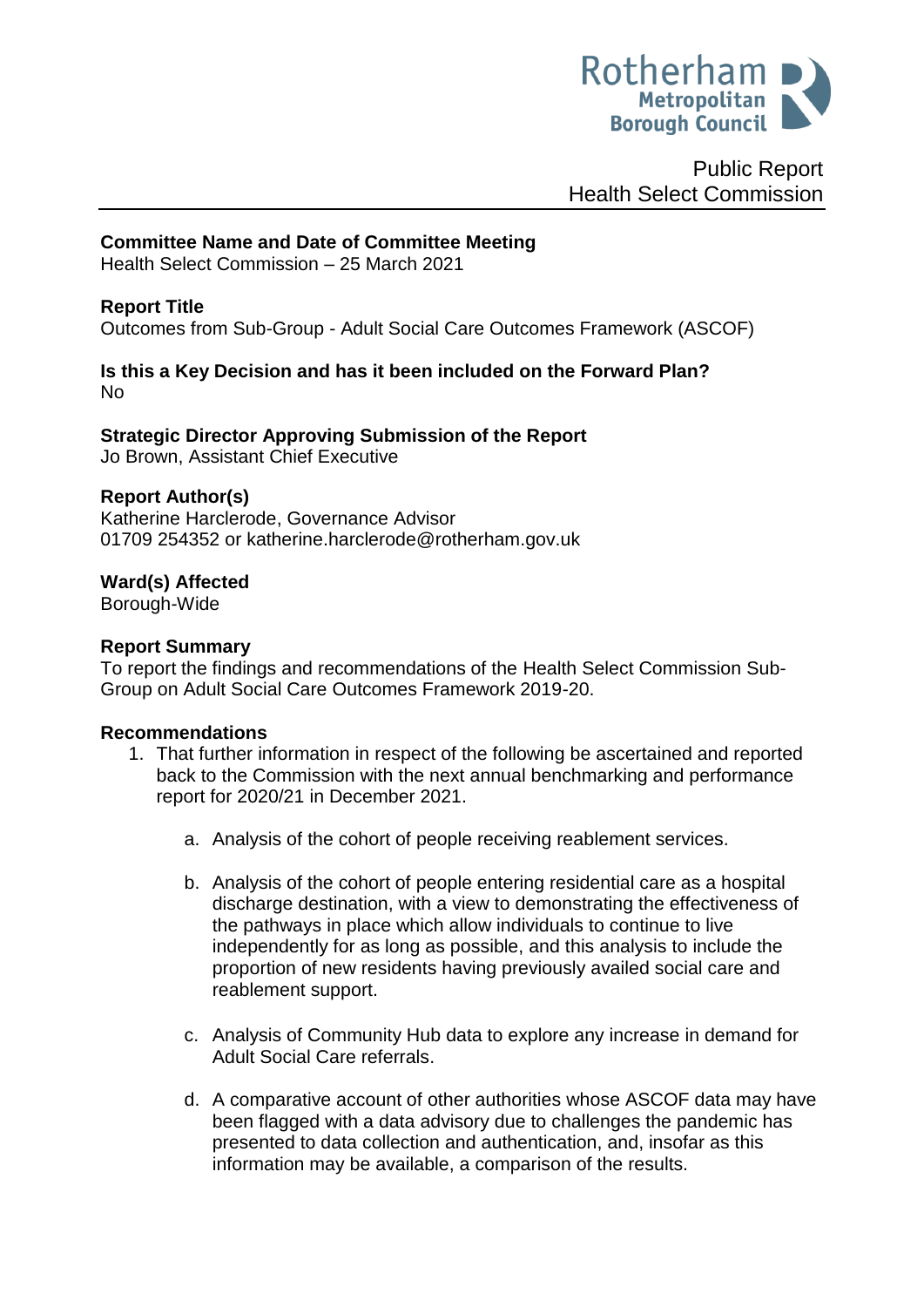- e. A timeline for planned actions in response to the ASCOF results for 2019/20 and for 2020/21 when these become available.
- 2. That the following recommendations be made to the Strategic Director of Adult Care, Housing and Public Health:
	- a. That the data format amended for future presentation materials with a view to clearly showing change over a period of time.
	- b. That a proactive communications plan be further developed whereby the wider public can be apprised of achievements in respect of Adult Social Care work programmes and available support schemes.
	- c. That policy options and frameworks be developed and system design be undertaken with a view to achieving greater parity of social care and health-based care in Rotherham, in anticipation of this provision being secured in forthcoming primary legislation.
	- d. That liaison with partner organisations and community connectors such as the Rotherham libraries service be undertaken to avail all resources and infuse valuable expertise into the further development of a digital access strategy.
	- e. That, toward bolstering the pathways whereby people with disabilities have gainful employment as part of full participation in the community, a strategic, place-based response be undertaken alongside partner organisations.
- 3. That a presentation illustrating the nuanced picture surrounding the gainful employment of people with disabilities be added to the 2020/21 work programme of the Health Select Commission.

# **List of Appendices Included**

None

# **Background Papers**

Members reviewed a briefing on ASCOF performance measures from 2019-20 as well as the performance measures from the previous year.

**Consideration by any other Council Committee, Scrutiny or Advisory Panel** None

**Council Approval Required** No

**Exempt from the Press and Public** No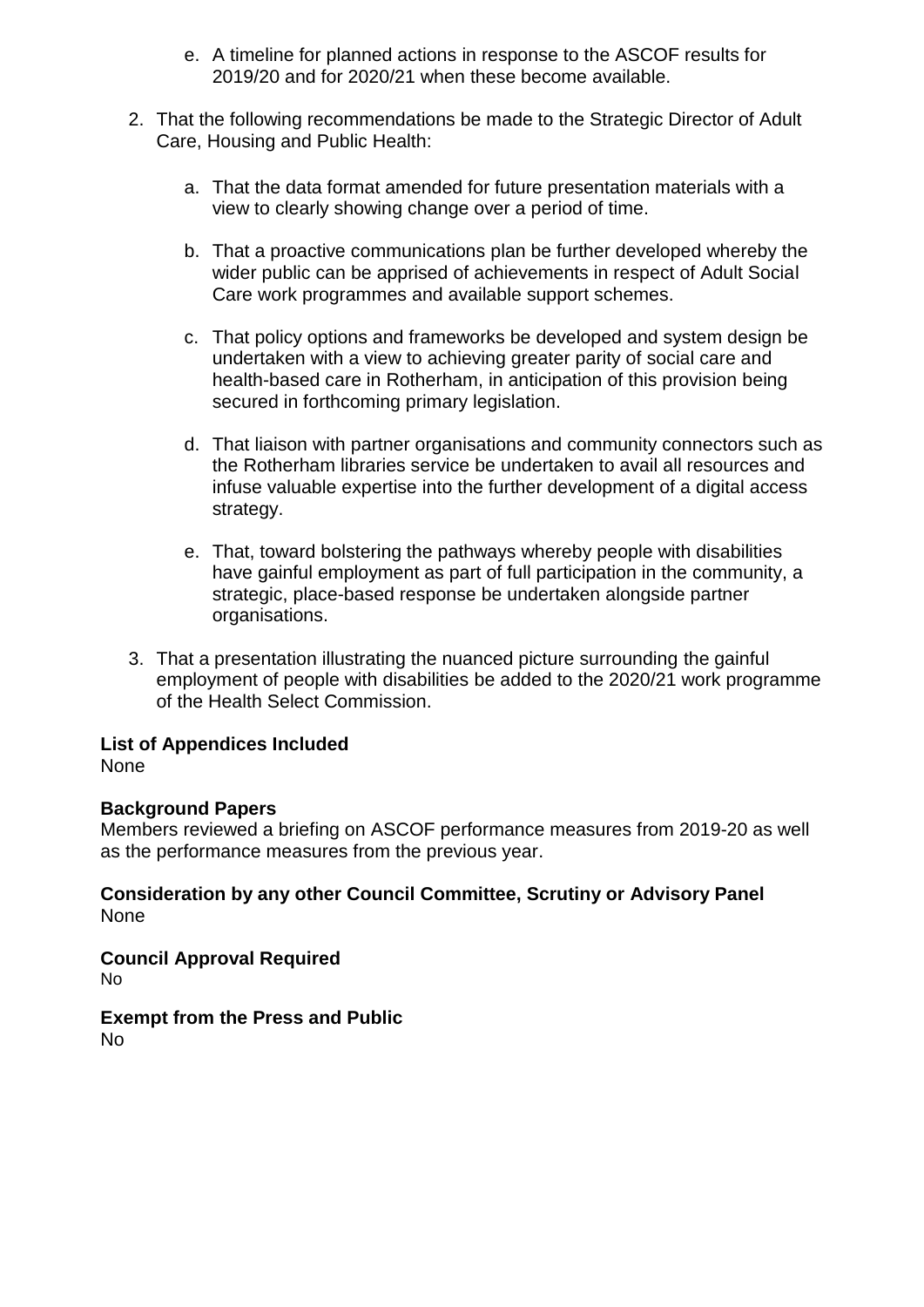# **Outcomes from Sub-Group – Adult Social Care Outcomes Framework (ASCOF)**

### **1. Background**

- 1.1 Members met on 25 January to discuss the ASCOF results from the previous year. The receipt of data had been delayed at a national level by the urgent response to the ongoing pandemic; therefore the meeting was held as soon as the data had been received and analysed.
- 1.2 Because of the emergence of the pandemic during March 2020, the usual stringent data authentication and finalisation procedure could not be completed as would have been routinely done in a typical year. This has led to the flagging of Rotherham's ASCOF data and a data advisory being placed on the 2019- 2020 results. Despite this challenge, officers analysed the available data that had been collected and presented the outcomes to the sub-group. Members of the group were advised to keep this data advisory in mind during the discussion and subsequent formulation of recommendations.

### **2. Key Issues**

### 2.1 **ASCOF-related Recommendations**

In discussion, Members raised several concerns and suggestions which have been reflected in the recommendations from this working group. The distinction was made that many of the indicators measure the perceptions of service users, which can be influenced from a number of angles that are sometimes not related to the delivery of the service itself. Even so, it was affirmed by officers and the Cabinet Member for Adult Social Care and Health that perceptions are important nevertheless, and Members were advised to take note of the indicators which attempt to quantify how people feel about their experience of the service. The work of the ASCOF therefore, is substantially to represent qualitative data in a quantitative measure.

- 2.2 Members expressed concerns around the delivery of reablement services. Assurances were provided that the figures regarding reablement services denote the number of patients who have actually taken up the offer of support, rather than a tally of how many times support was offered. Members expressed a desire to learn more in future ASCOF reports about the cohort of people who have taken up the reablement support offer.
- 2.3 Members expressed an interest in any data that might explore a possible correlation between respondents' living independently, feelings of confidence, and perceptions of safety. It was concluded, however, that the ASCOF does not include any standard questions that would illustrate a potential correlation of this kind; and, as the survey had been declared voluntary for 2020/21, this data would also not be included in the next year's results. Whilst the Community Hub similarly does not collect data that would speak to potential correlations between perceptions of safety and personal independence, it was proposed that Community Hub data could be availed to indicate any increase in demand for Social Care referrals.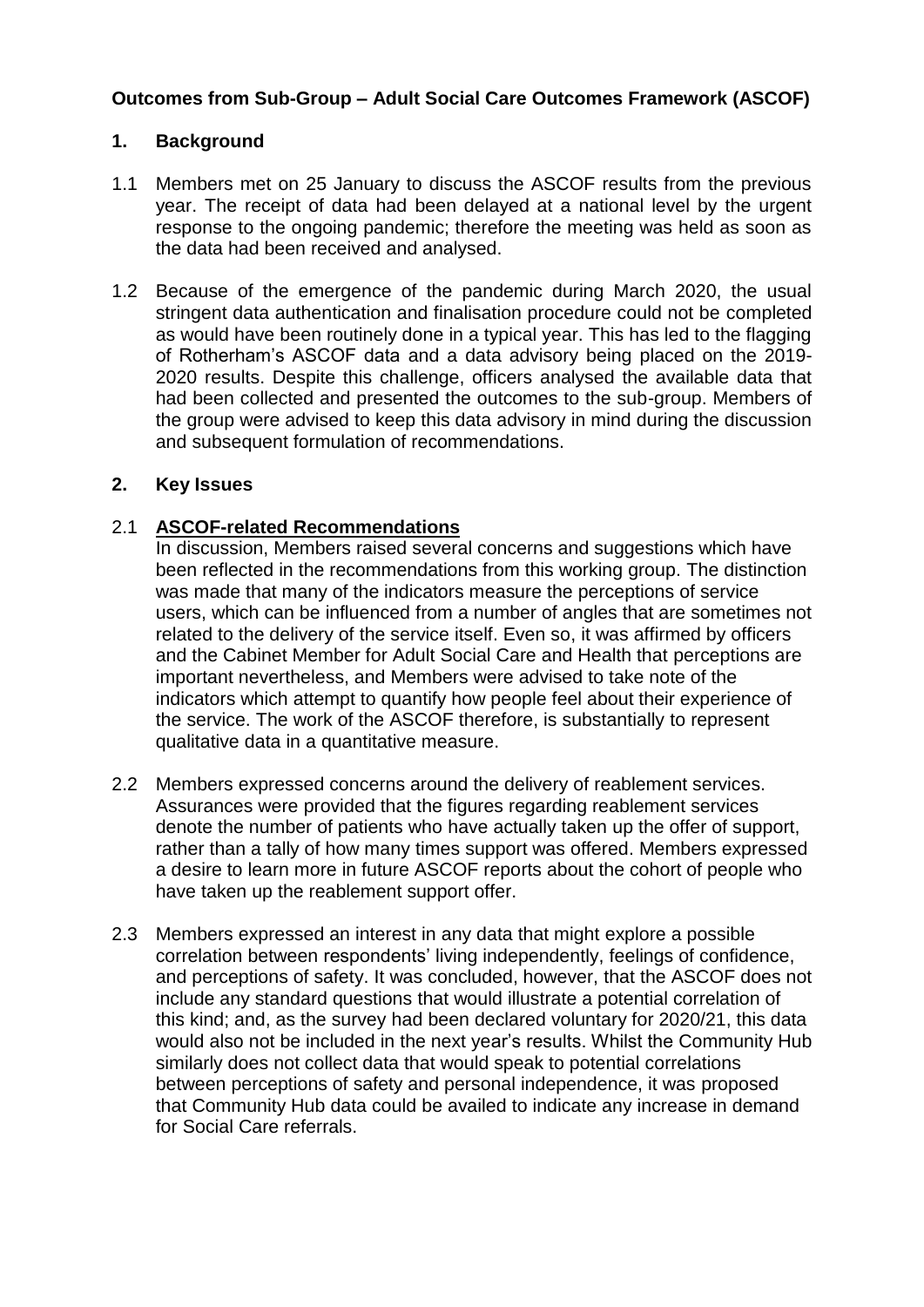- 2.4 Further assurances were requested that the service has moved away from its historic over-reliance on residential care as a hospital discharge destination. Officers provided the clarification that historic over-reliance has since been reversed, as evidenced by a five-year downward trend in admissions to residential care following a hospital stay. The reasons for this downward trend bear explanation. Residents who have passed away have not been replaced at an equal rate, producing a drop in demand for residential care referrals. Over the past year in particular, this drop in demand could be attributable to COVID-19, as more individuals may be avoiding entering residential care at present, but the steady decline in referrals also signals that the social care pathways have been effective in helping people live independently at home for longer. At the time of this report, the residential care admission numbers were close to target level, at 260-300 per year. Therefore, it was suggested that analysis of the cohort entering residential care ascertain how many new residents had previously been receiving social care and reablement support which postponed their need for residential care.
- 2.5 Members expressed interest in receiving more contextual information around the ASCOF results of neighbouring authorities, who may have likewise incurred a data advisory flag due to the difficulties the pandemic has presented to data authentication. Members wished to know the proportion of authorities nationwide in a similar situation to Rotherham as regards ASCOF data collection and results, and insofar as such data may be available, Members requested that this be reported as part of the next ASCOF analysis.
- 2.6 Members requested that a timeline for planned actions in response to the ASCOF results also be provided as part of the next reporting, and that further reports show the previous years' measures in-line with the current year in future graphs and charts in order to provide context and a sense of trajectory over time. It was noted that this information was provided in the appendix, but it would be more easily read as part of the data visualisations in the report itself.

### **Service-related Recommendations**

- 2.7 Arising from the ASCOF discussion, Members also proposed several suggestions related to social care. In respect of the ASCOF indicator around employment for people with disabilities, Rotherham's figures were noted to be below the national average; however, officers noted that this figure may not accurately reflect the progress that has been made. For example, individuals who are currently in training would not be counted as part of this figure. Officers and the Cabinet Member also emphasised the objective that people with disabilities be supported to participate fully in the community in the way that they so choose, which includes the choice to have gainful employment.
- 2.8 As exemplified in the discussion of reablement support and residential care referrals, Members noted the need for the provision of social care to have greater parity with the provision of health-based care, which has traditionally taken precedence in terms of both prioritisation and funding. This stance is echoed in the recent Government White Paper which heralds forthcoming primary legislation to this effect. It was therefore suggested that the service undertake preliminary policy and system design preparations that consider the implications of these changes in a Rotherham context.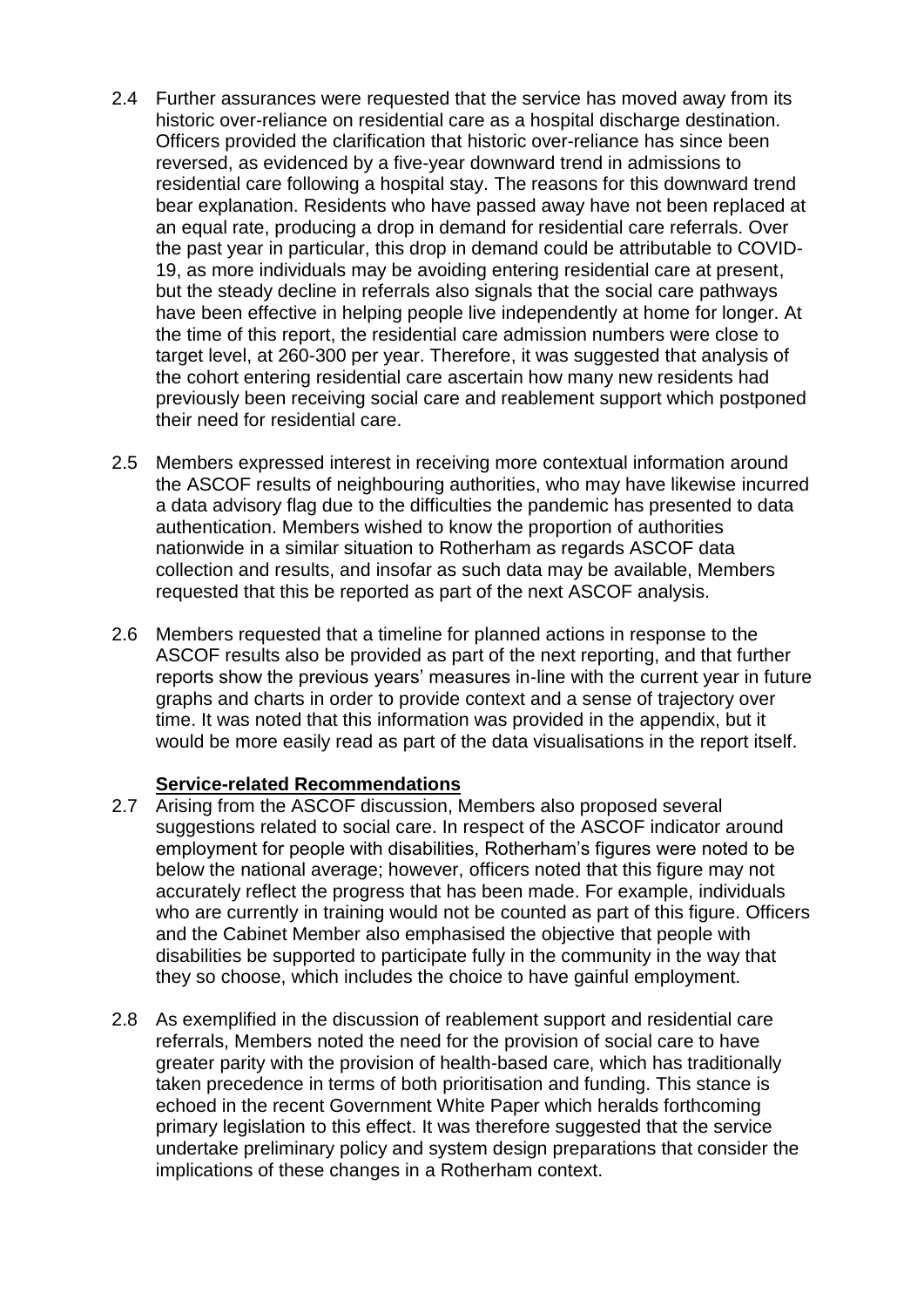- 2.9 Members further suggested that liaison with community partner organisations may help infuse valuable expertise into the place-based response around digital access and inclusion. In particular, the library service was proposed as a potential resource for furthering digital inclusion.
- 2.10 Finally, Members noted the need for a communications strategy to publicise the positive work accomplished by Social Care and the support schemes that are available to residents. Members emphasised the importance of getting the word out about the real progress that has been made and the many resources that are available now to provide support.

# **3. Options considered and recommended proposal**

3.1 Rationale for recommendations is set out in the main body of the report.

# **4. Consultation on proposal**

4.1 This report reflects the consultation with Members who are themselves the elected representatives of the citizens of the Borough, and who therefore represent the interests and wishes of the electorate.

### **5. Timetable and Accountability for Implementing this Decision**

5.1 The timetable for implementing the recommendations will sit with the relevant officers. Following formalisation of the recommendations by Members, it will become clear which officers will be responsible for each recommendation.

# **6. Financial and Procurement Advice and Implications**

6.1 There are no financial or procurement implications directly associated with this report.

# **7. Legal Advice and Implications**

7.1 There are no legal implications directly associated with this report.

# **8. Human Resources Advice and Implications**

8.1 There are no human resources implications directly arising from this report.

# **9. Implications for Children and Young People and Vulnerable Adults**

9.1 These are set out in the relevant sections of the report.

### **10. Equalities and Human Rights Advice and Implications**

10.1 Members have had regard to equalities when considering recommendations and other matters arising from the Sub-Group.

### **11. Implications for Partners**